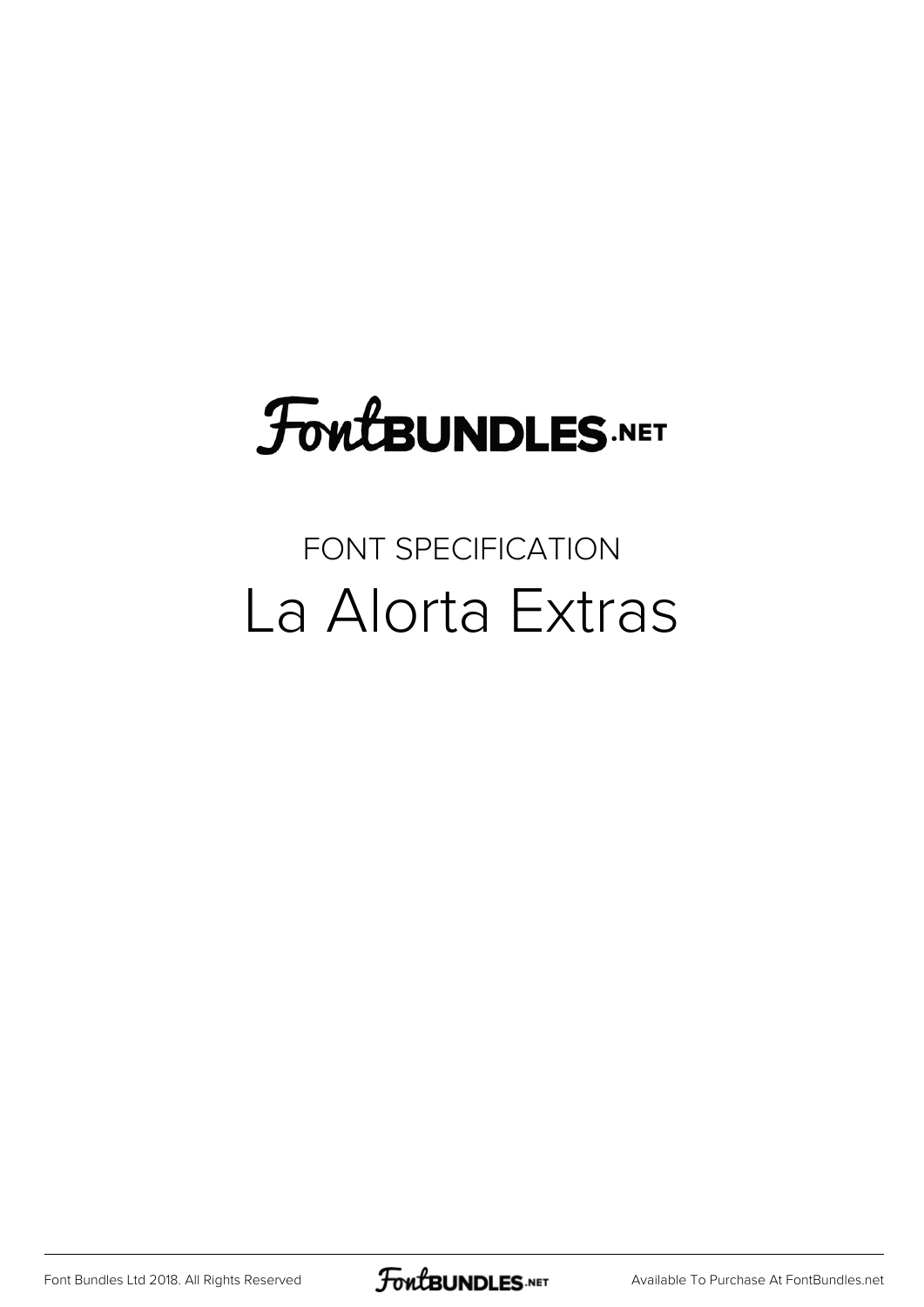#### Come On Dude - Regular

Uppercase Characters

# ABCDEFGHIJKLMNOPQRSTUVW XYZ

Lowercase Characters

# abcdefghijklmnopqrstuvw xyz

Numbers

Punctuation and Symbols

All Other Glyphs

# À Á Â Ã Ä Å È É Ê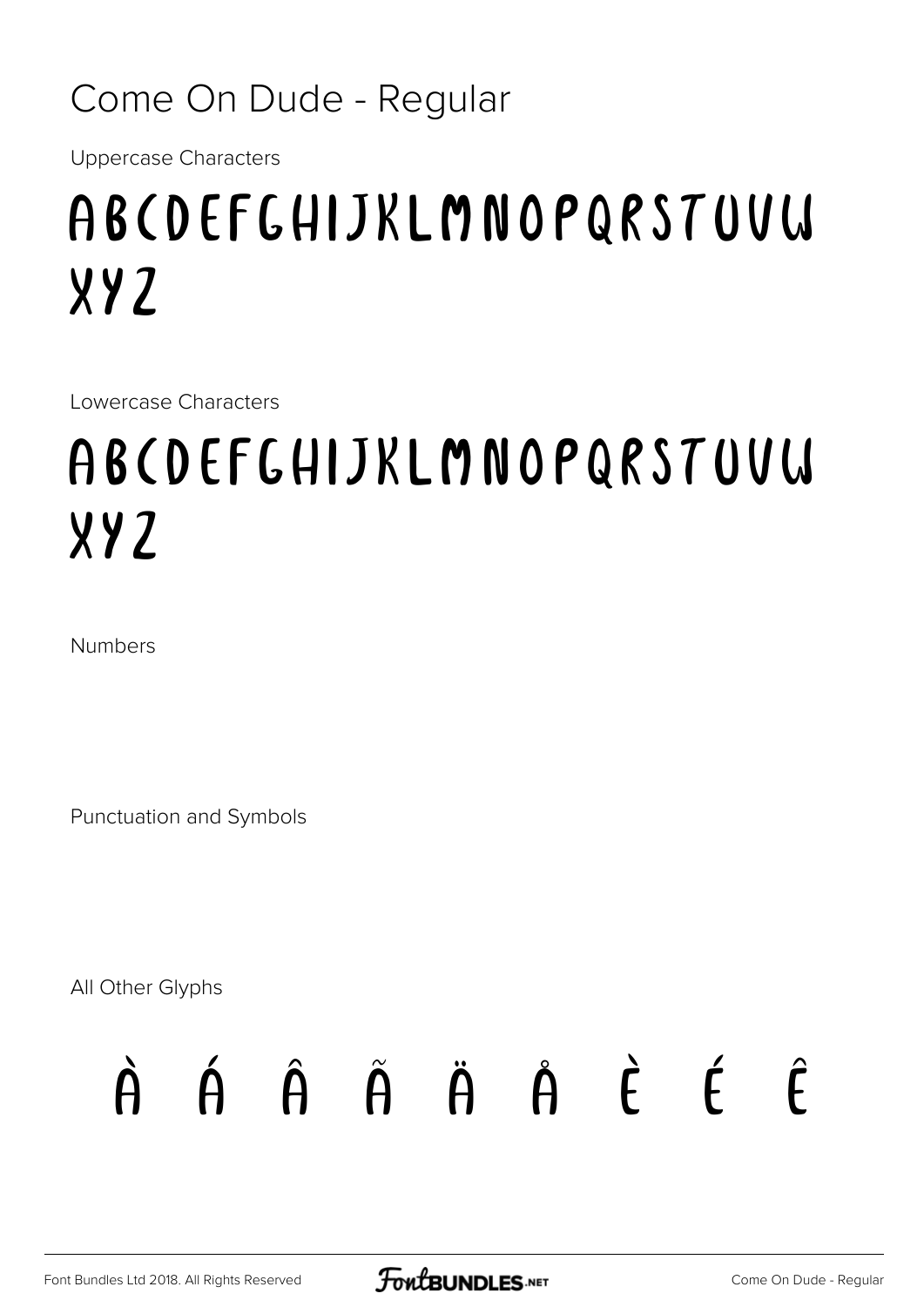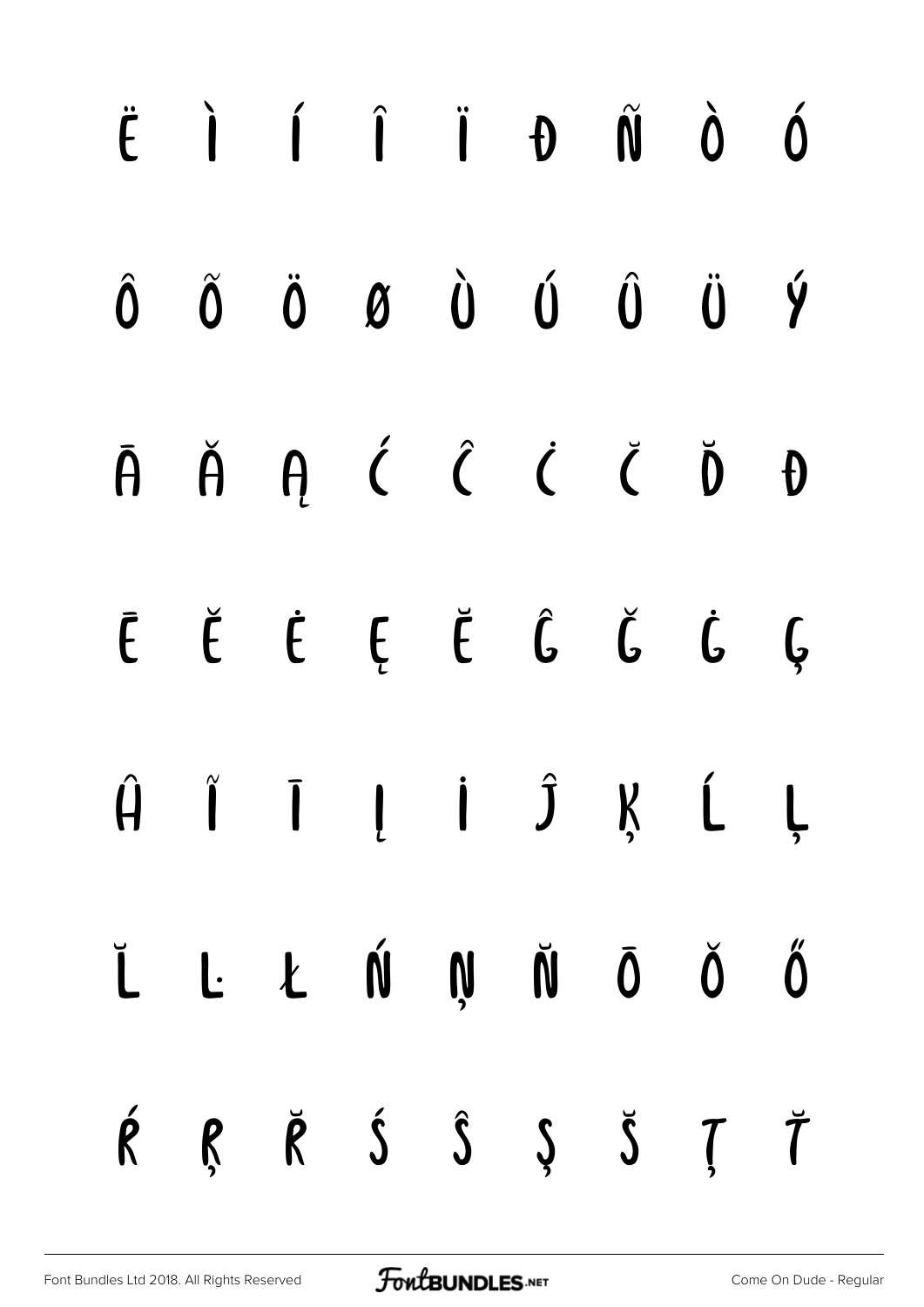### $T \quad \tilde{U} \quad \tilde{U} \quad \tilde{U} \quad \tilde{U} \quad \tilde{U} \quad Q \quad \tilde{U} \quad U$ Ź Ż Ž Ș Ţ Ù ÿ Ú ŷ Ü

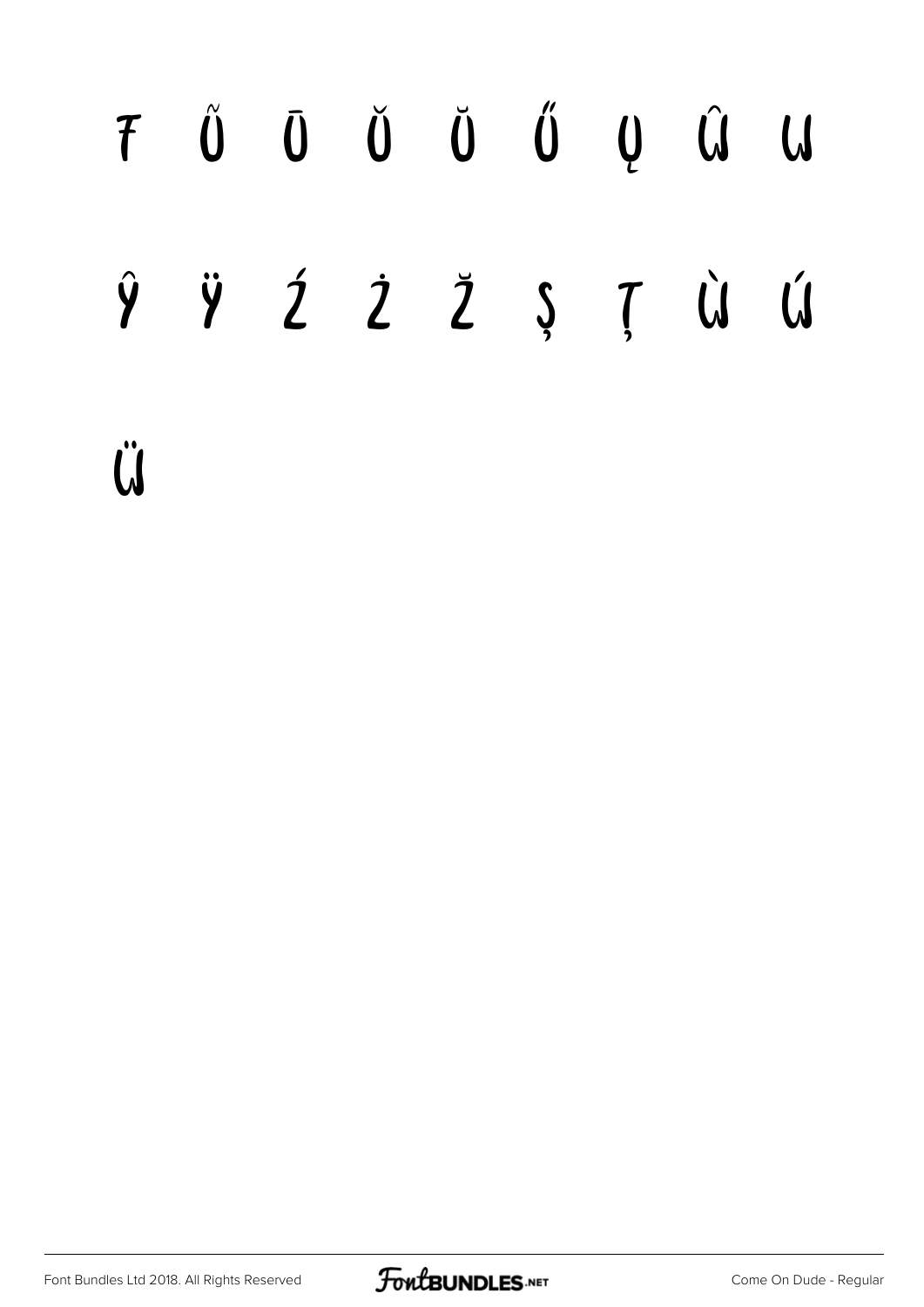#### La Alorta - Regular

**Uppercase Characters** 

LBCDEFGLOUXLMVORORS TUYWXYZ

Lowercase Characters

**Numbers** 

### 0123456289

Punctuation and Symbols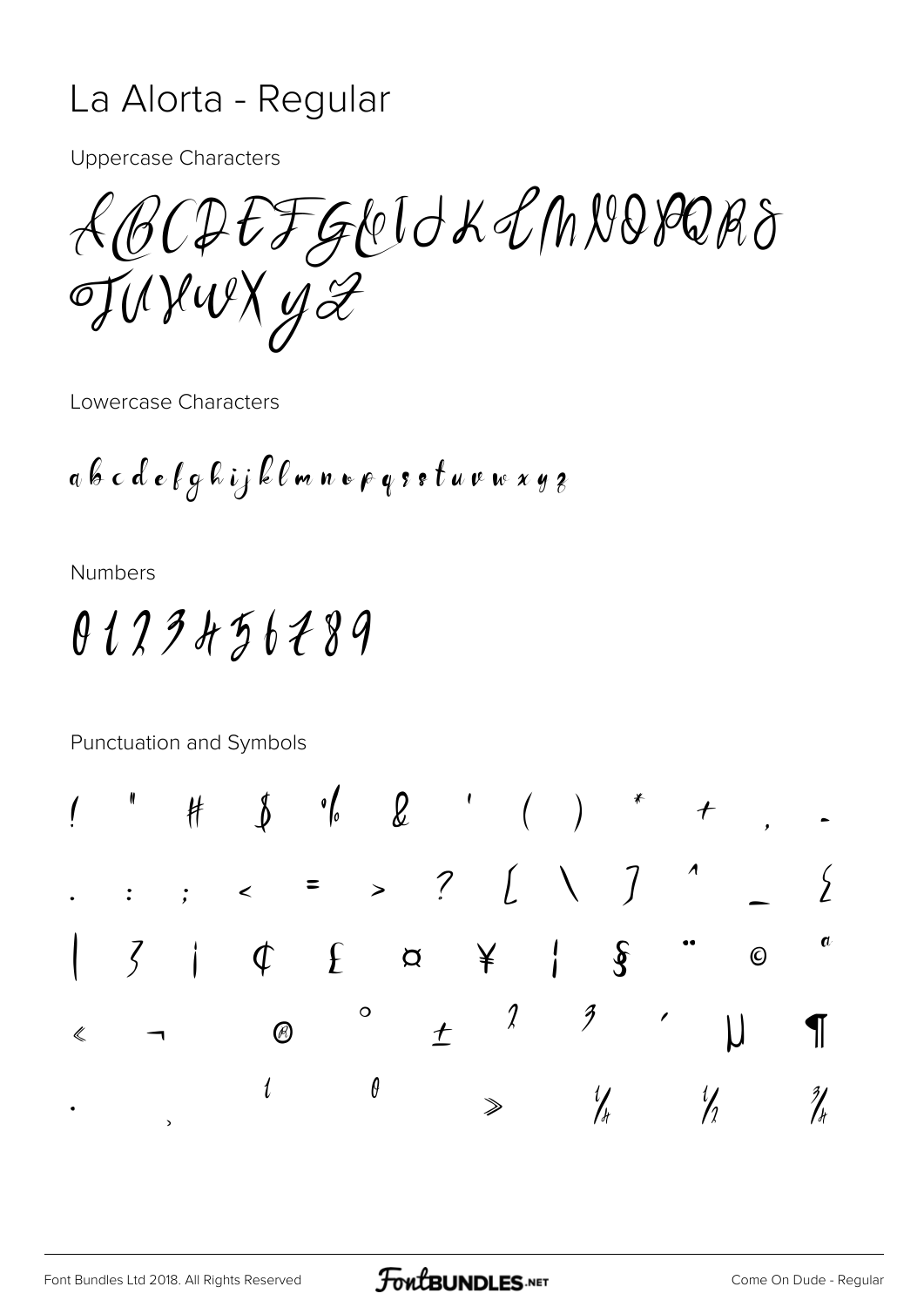All Other Glyphs

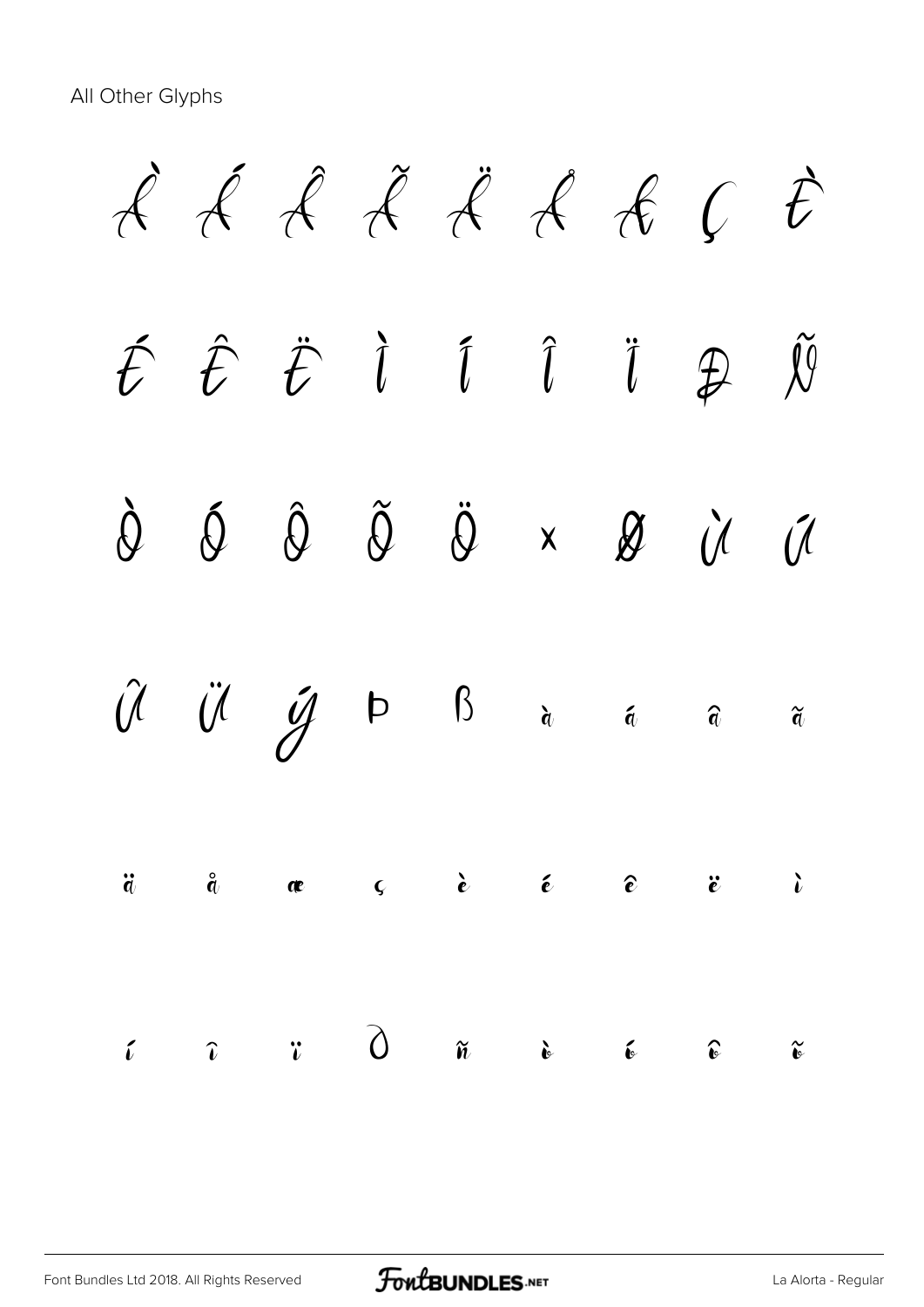$$
\begin{array}{cccccccccccc}\n\ddot{\cdot} & \dot{\cdot} & \dot{\cdot} & \dot{\cdot} & \dot{\cdot} & \dot{\cdot} & \dot{\cdot} & \dot{\cdot} & \dot{\cdot} & \dot{\cdot} & \dot{\cdot} & \dot{\cdot} & \dot{\cdot} & \dot{\cdot} & \dot{\cdot} & \dot{\cdot} & \dot{\cdot} & \dot{\cdot} & \dot{\cdot} & \dot{\cdot} & \dot{\cdot} & \dot{\cdot} & \dot{\cdot} & \dot{\cdot} & \dot{\cdot} & \dot{\cdot} & \dot{\cdot} & \dot{\cdot} & \dot{\cdot} & \dot{\cdot} & \dot{\cdot} & \dot{\cdot} & \dot{\cdot} & \dot{\cdot} & \dot{\cdot} & \dot{\cdot} & \dot{\cdot} & \dot{\cdot} & \dot{\cdot} & \dot{\cdot} & \dot{\cdot} & \dot{\cdot} & \dot{\cdot} & \dot{\cdot} & \dot{\cdot} & \dot{\cdot} & \dot{\cdot} & \dot{\cdot} & \dot{\cdot} & \dot{\cdot} & \dot{\cdot} & \dot{\cdot} & \dot{\cdot} & \dot{\cdot} & \dot{\cdot} & \dot{\cdot} & \dot{\cdot} & \dot{\cdot} & \dot{\cdot} & \dot{\cdot} & \dot{\cdot} & \dot{\cdot} & \dot{\cdot} & \dot{\cdot} & \dot{\cdot} & \dot{\cdot} & \dot{\cdot} & \dot{\cdot} & \dot{\cdot} & \dot{\cdot} & \dot{\cdot} & \dot{\cdot} & \dot{\cdot} & \dot{\cdot} & \dot{\cdot} & \dot{\cdot} & \dot{\cdot} & \dot{\cdot} & \dot{\cdot} & \dot{\cdot} & \dot{\cdot} & \dot{\cdot} & \dot{\cdot} & \dot{\cdot} & \dot{\cdot} & \dot{\cdot} & \dot{\cdot} & \dot{\cdot} & \dot{\cdot} & \dot{\cdot} & \dot{\cdot} & \dot{\cdot} & \dot{\cdot} & \dot{\cdot} & \dot{\cdot} & \dot{\cdot} & \dot{\cdot} & \dot{\cdot} & \dot{\cdot} & \dot{\cdot} & \dot{\cdot} & \dot{\cdot} & \dot{\cdot} & \dot{\cdot} & \dot{\cdot} & \dot{\cdot} & \dot{\cdot} & \dot{\cdot} & \dot{\cdot} & \dot{\cdot} & \dot{\cdot} & \dot{\cdot} & \dot{\cdot} & \dot{\cdot} & \dot{\cdot} & \dot{\cdot} & \dot{\cdot} & \dot{\cdot} & \dot{\cdot} & \dot{\cdot} & \dot{\cdot} & \dot{\cdot} & \dot{\cdot} & \dot{\cdot} & \dot{\cdot}
$$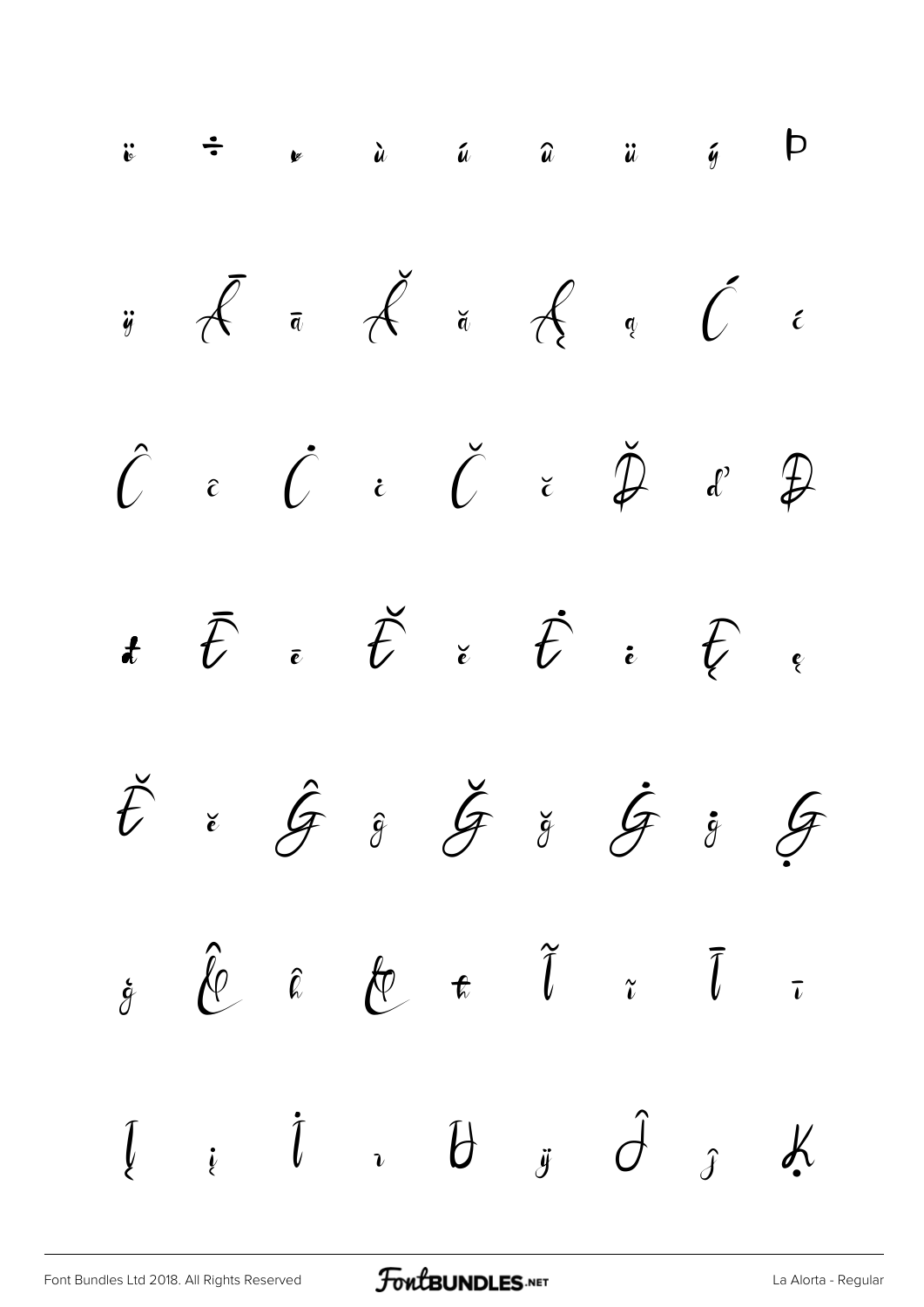

[Font Bundles Ltd 2018. All Rights Reserved](https://fontbundles.net/) **FoutBUNDLES.NET** Server [La Alorta - Regular](https://fontbundles.net/)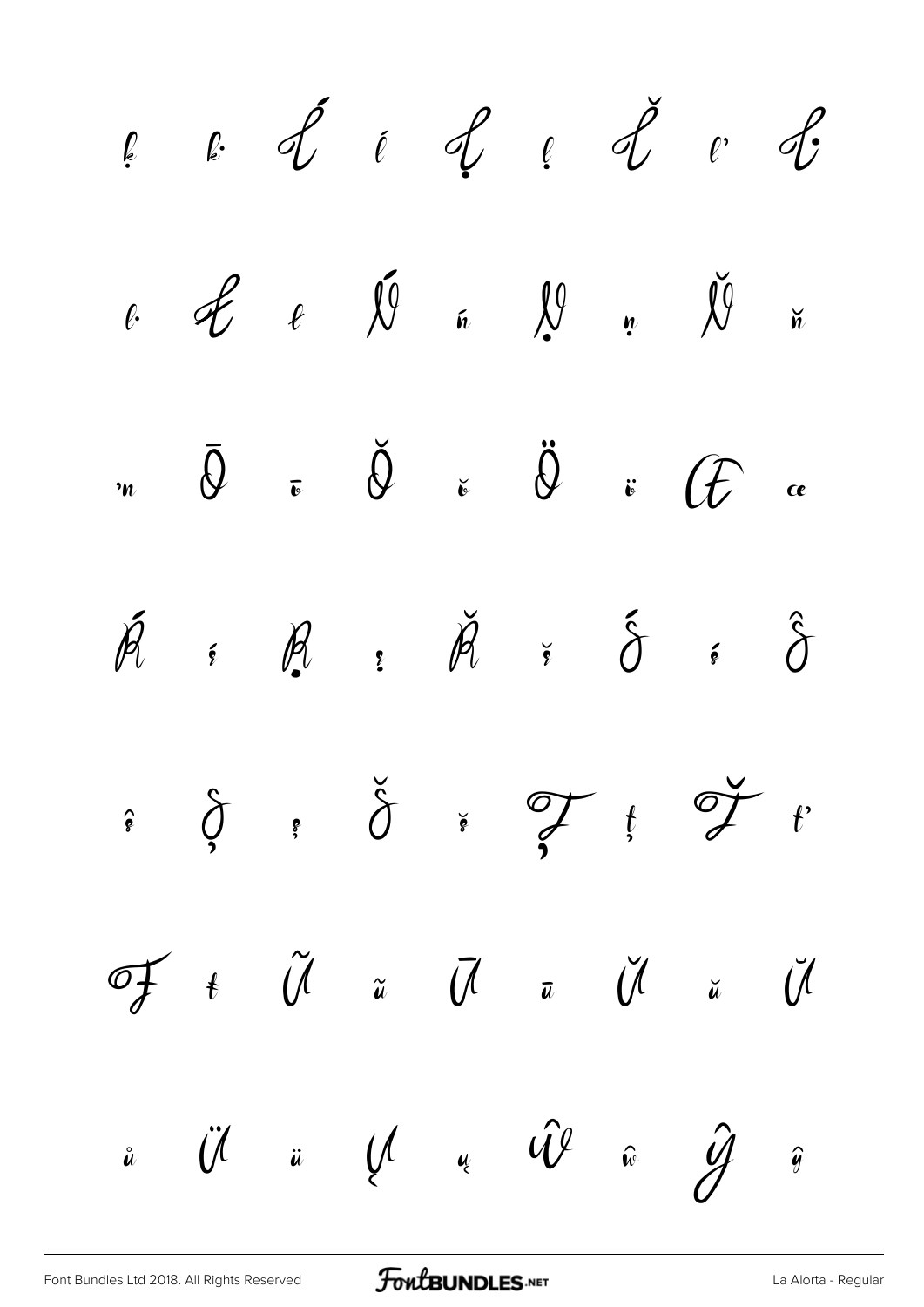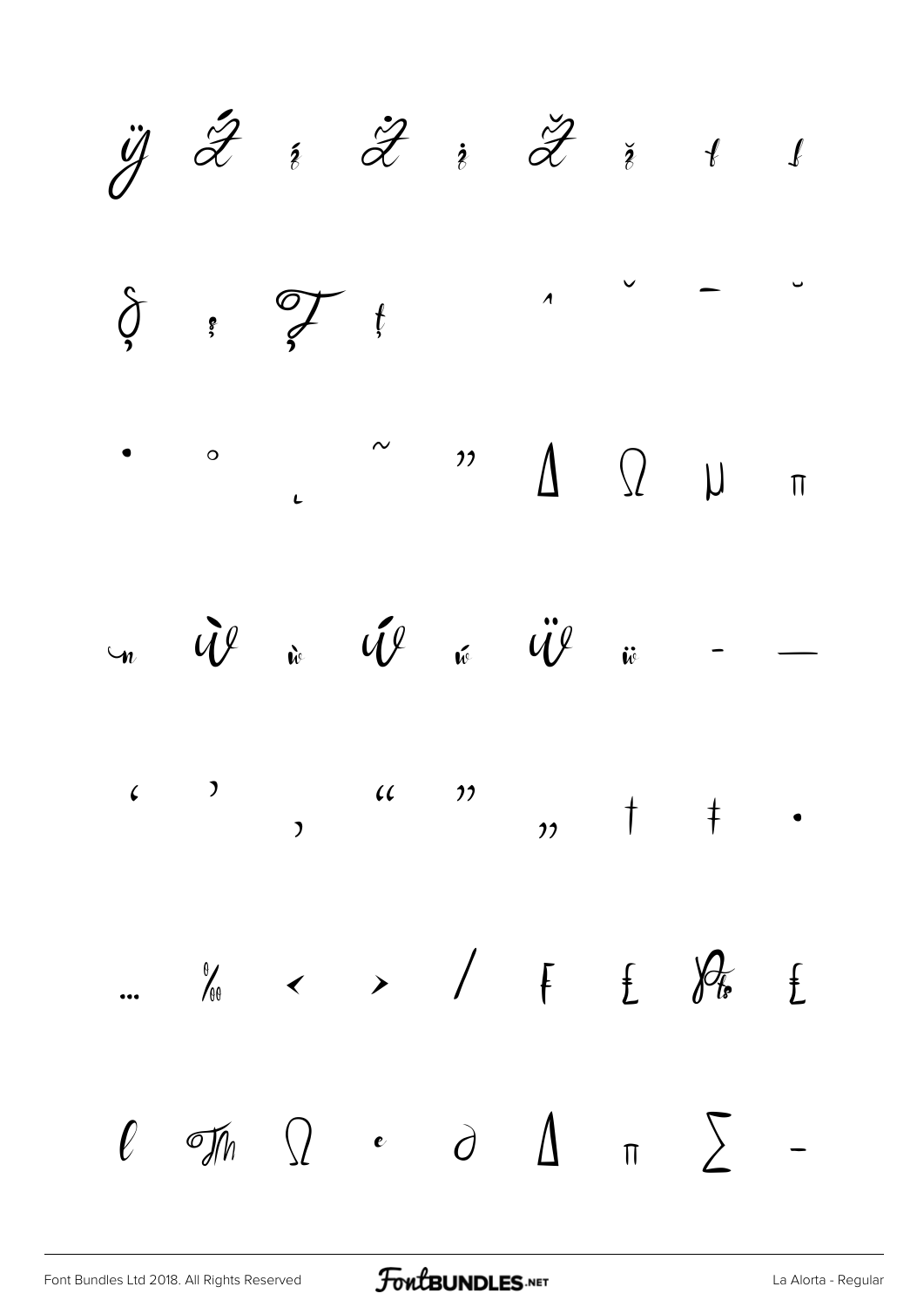∕ ∙ √ ∞ ∫ ≈ ≠ ≤ ≥  $\circ$  at  $\mathcal{C}_{\text{tree}}$  on  $\mathcal{C}_{\text{th}}$  with  $\mathcal{C}_{\text{th}}$ Mont Frank you reymmon & prominent Ma Journey my Lore up so me de grand de la fonde de  $s^{m}$  and  $s_{m}$  is  $s_{m}$  and  $s_{m}$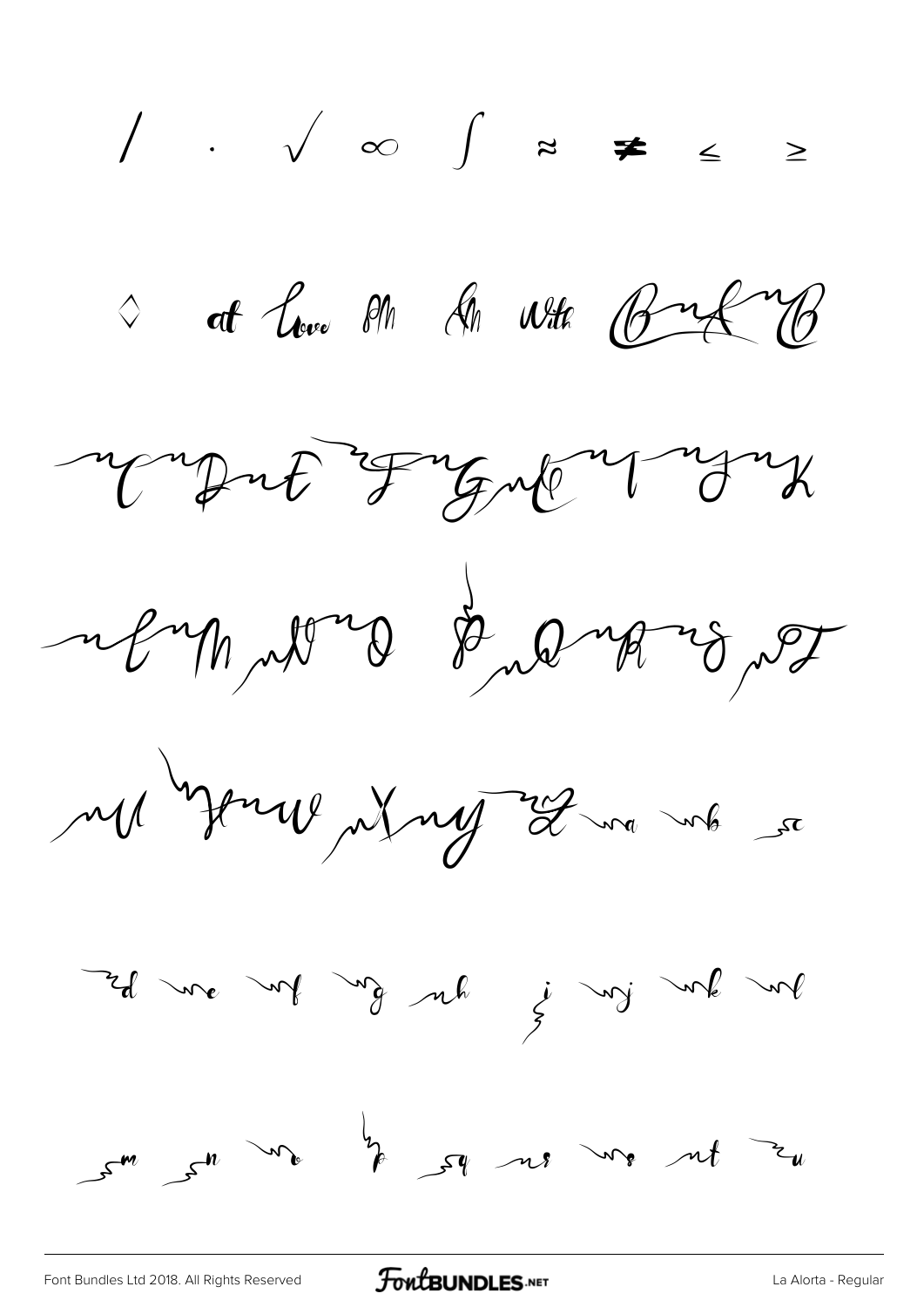







y ch i y ch cl



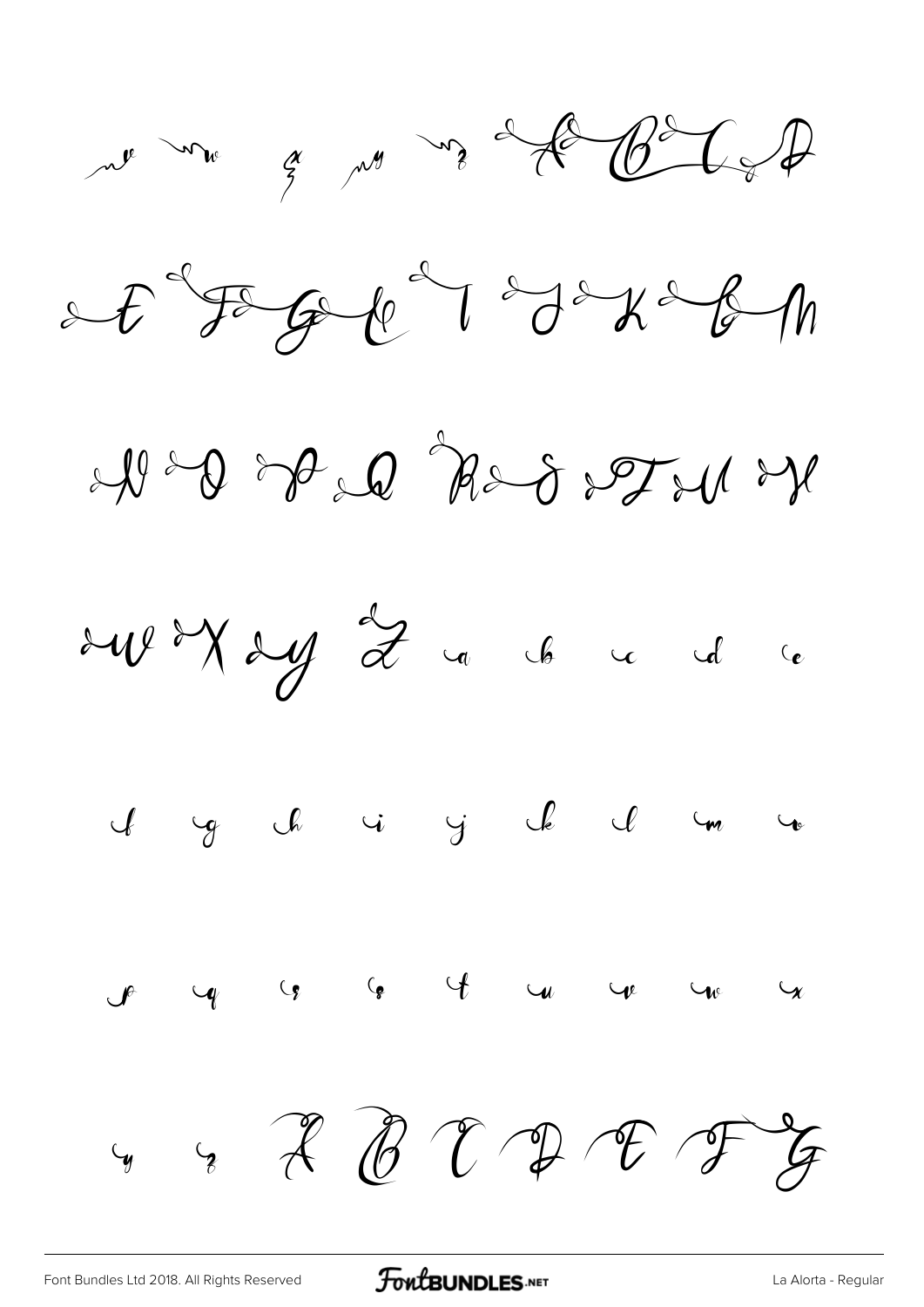$-60$  of  $-72$  de  $-70$  de a da v Lu V w X y I am B an den em hy gy hin  $\hat{m}$   $\hat{j}$   $\hat{k}$   $\hat{k}$   $\hat{m}$   $\hat{m}$   $\hat{m}$   $\hat{k}$   $\hat{\beta}$   $\hat{\beta}$   $\hat{\beta}$  $\mathbb{R}$  on the whole when  $\mathbb{R}$  and  $\mathbb{R}$  and  $\mathbb{R}$  $v_a v_b v_c v_d v_e v_d v_g v_u v_u$  $\gamma_j \sim$  but  $\sim$   $\sim$   $\sim$   $\sim$   $\sim$   $\sim$   $\sim$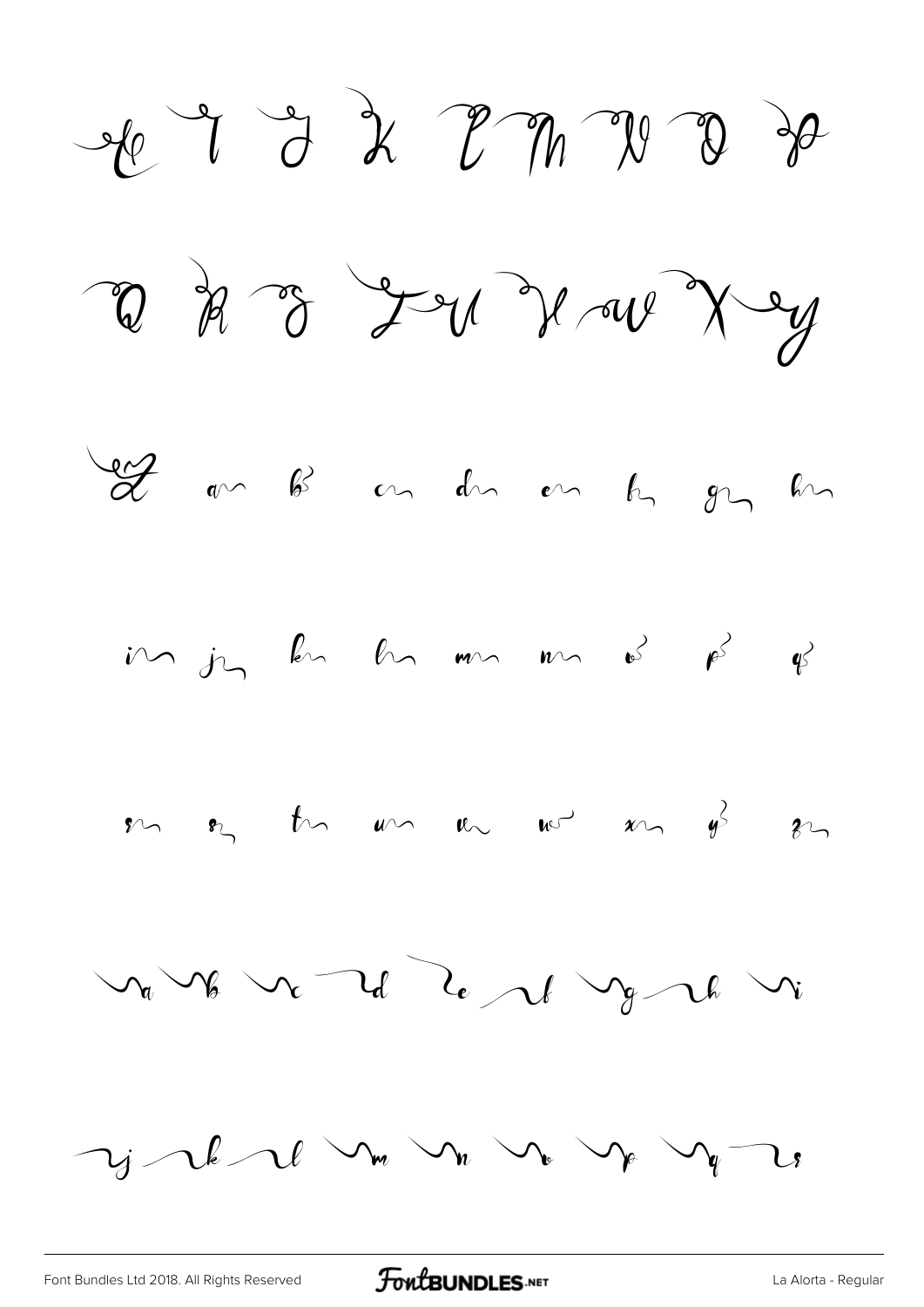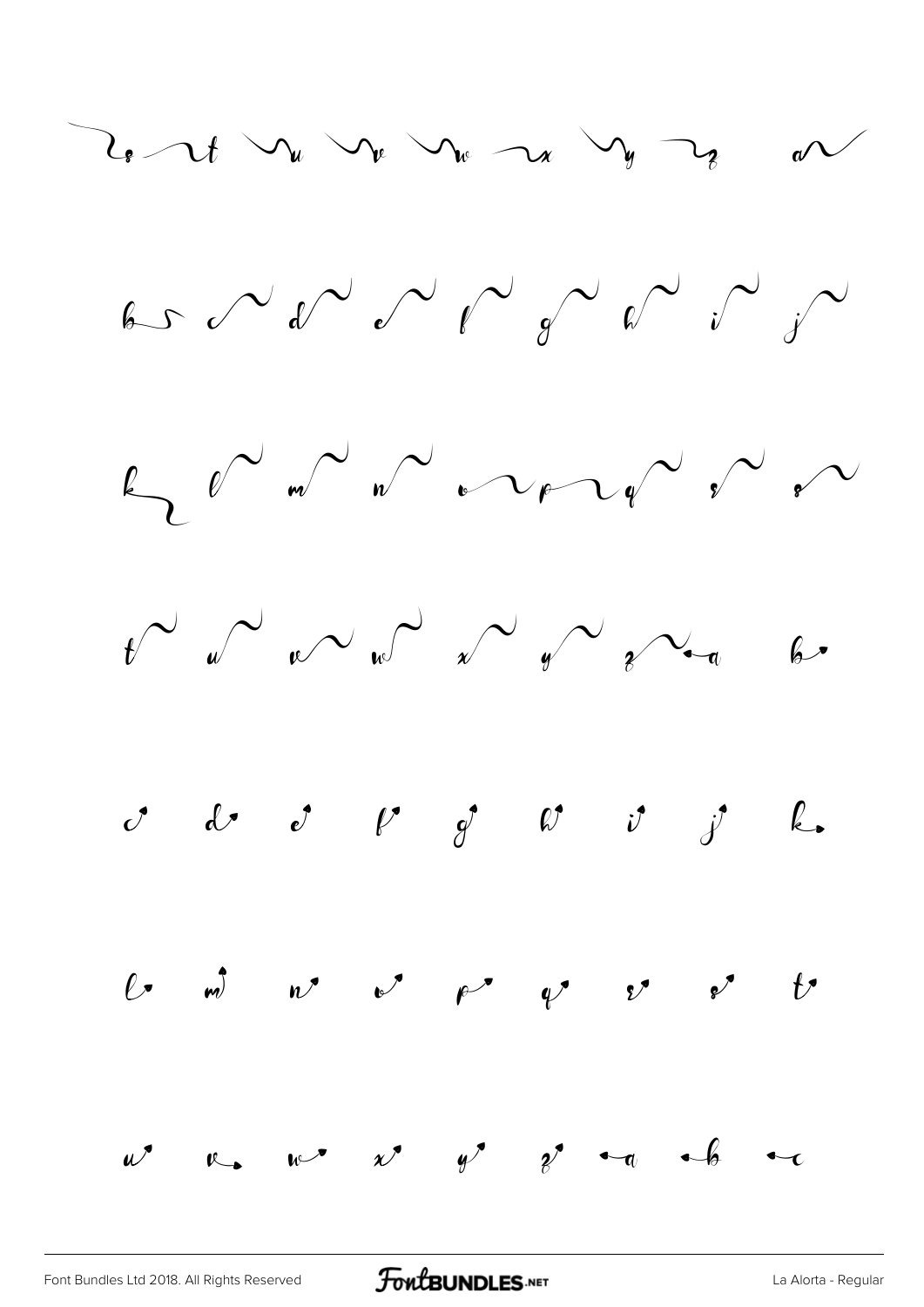

[Font Bundles Ltd 2018. All Rights Reserved](https://fontbundles.net/) **FoutBUNDLES.NET** Server [La Alorta - Regular](https://fontbundles.net/)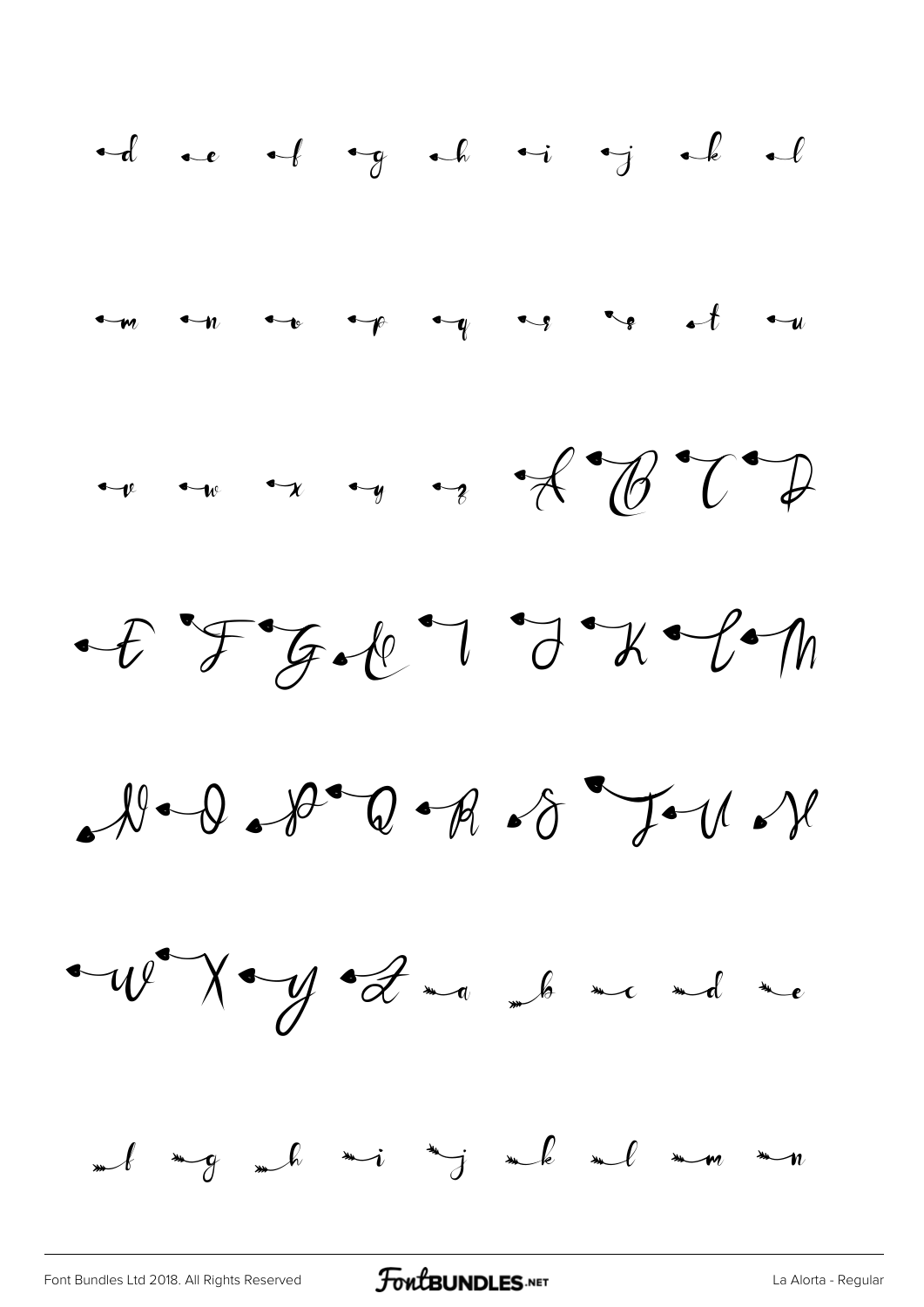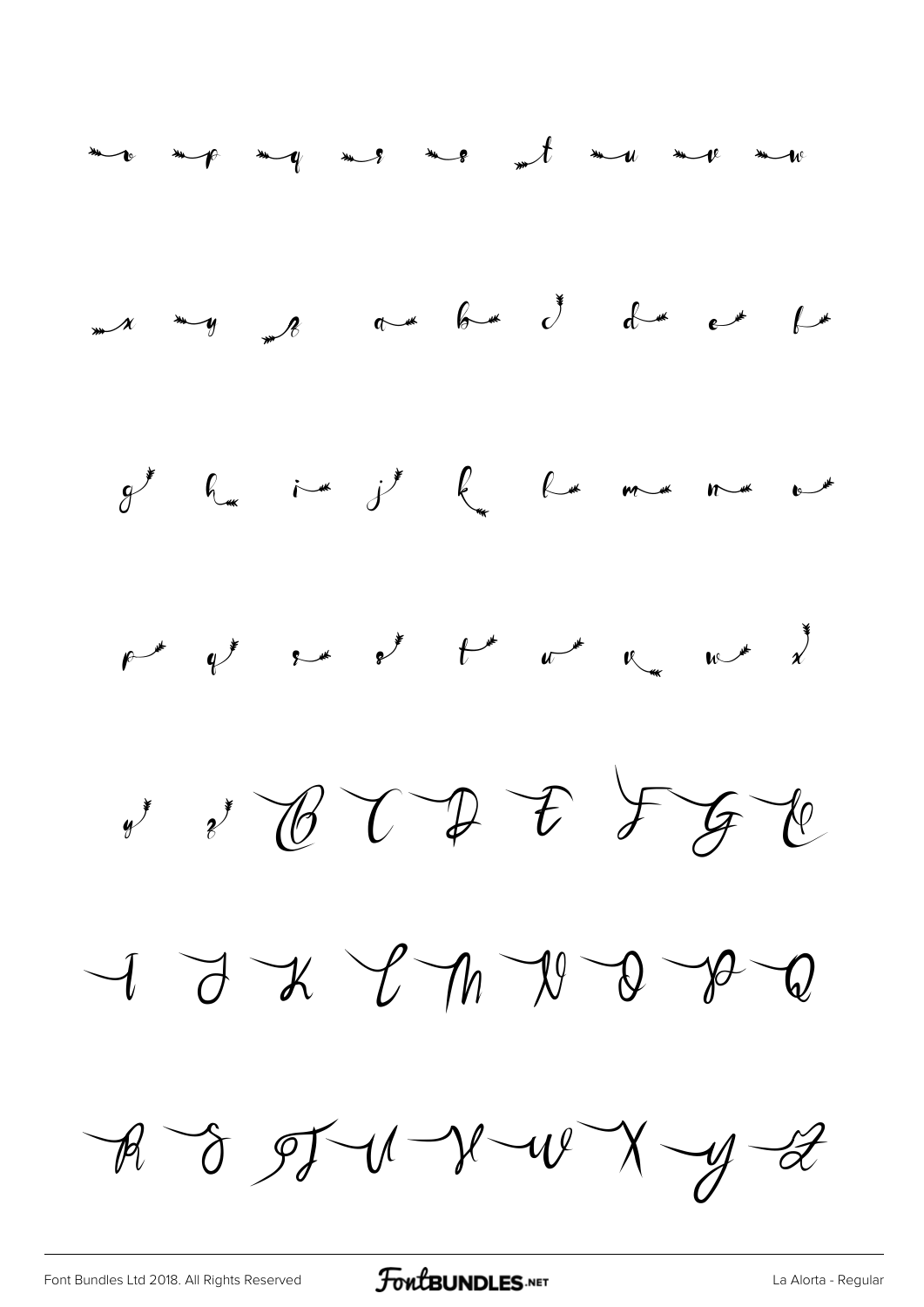

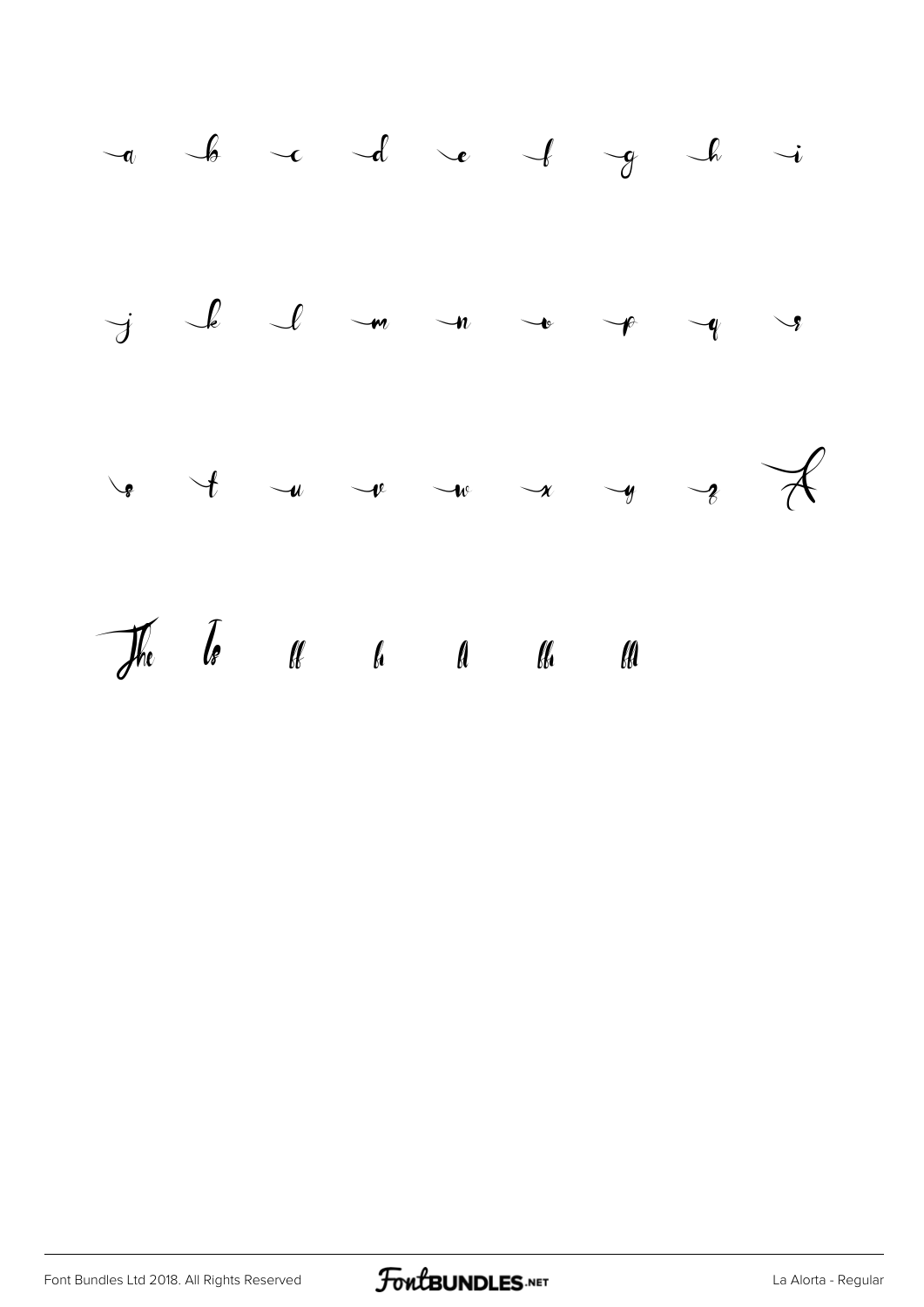### Le Petit - Regular

**Uppercase Characters** 

### ABCDEFGHIJKLMNOPQRSTUVWXYZ

Lowercase Characters

#### ABCDEFGHIJKLMNOPQRSTUVWXY7

#### Numbers

0123456789

**Punctuation and Symbols** 



#### All Other Glyphs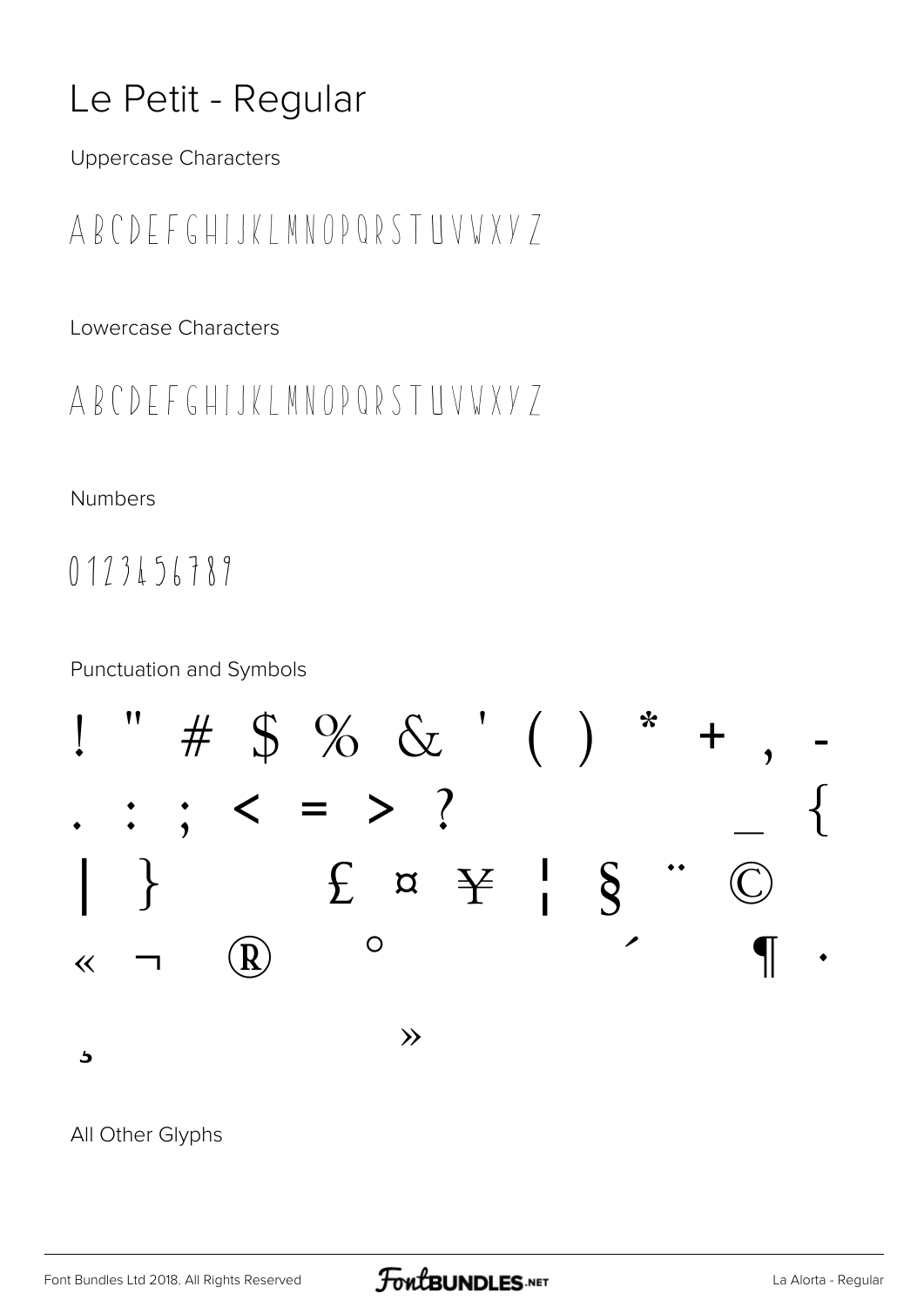|  |  |  | $Z$ N $Z$ W $1$ Q $R$ T                                                                                                                                                                                                                                                                                                                                                                                                                                                                                                            |  |
|--|--|--|------------------------------------------------------------------------------------------------------------------------------------------------------------------------------------------------------------------------------------------------------------------------------------------------------------------------------------------------------------------------------------------------------------------------------------------------------------------------------------------------------------------------------------|--|
|  |  |  | $Y \qquad \tilde{A} \qquad \tilde{A} \qquad \dot{\tilde{A}} \qquad \tilde{E} \qquad \tilde{E} \qquad \tilde{I} \qquad \tilde{I} \qquad \vartheta$                                                                                                                                                                                                                                                                                                                                                                                  |  |
|  |  |  | $\begin{matrix} \widehat{\mathbb{N}} & \widehat{\mathbb{O}} & \widehat{\mathbb{O}} & \widehat{\mathbb{Q}} & \widehat{\mathbb{Q}} & \widehat{\mathbb{Q}} & \widehat{\mathbb{Q}} & \widehat{\mathbb{Q}} & \widehat{\mathbb{Q}} & \widehat{\mathbb{Q}} & \widehat{\mathbb{Q}} & \widehat{\mathbb{Q}} & \widehat{\mathbb{Q}} & \widehat{\mathbb{Q}} & \widehat{\mathbb{Q}} & \widehat{\mathbb{Q}} & \widehat{\mathbb{Q}} & \widehat{\mathbb{Q}} & \widehat{\mathbb{Q}} & \widehat{\mathbb{Q}} & \widehat{\mathbb{Q}} & \widehat{\math$ |  |
|  |  |  | $\begin{array}{ccccccccccccccccc} \multicolumn{4}{c }{-} & & \multicolumn{4}{c }{-} & & \multicolumn{4}{c }{-} & & \multicolumn{4}{c }{-} & & \multicolumn{4}{c }{-} & & \multicolumn{4}{c }{-} & & \multicolumn{4}{c }{-} & & \multicolumn{4}{c }{-} & & \multicolumn{4}{c }{-} & & \multicolumn{4}{c }{-} & & \multicolumn{4}{c }{-} & & \multicolumn{4}{c }{-} & & \multicolumn{4}{c }{-} & & \multicolumn{4}{c }{-} & & \multicolumn{4}{c }{-} &$                                                                              |  |
|  |  |  |                                                                                                                                                                                                                                                                                                                                                                                                                                                                                                                                    |  |
|  |  |  | $\begin{array}{ccccccccccccccccc} \overline{0} & \overline{0} & \overline{0} & \overline{0} & \overline{0} & \overline{0} & \overline{0} & \overline{0} & \overline{0} & \overline{0} & \overline{0} & \overline{0} & \overline{0} & \overline{0} & \overline{0} & \overline{0} & \overline{0} & \overline{0} & \overline{0} & \overline{0} & \overline{0} & \overline{0} & \overline{0} & \overline{0} & \overline{0} & \overline{0} & \overline{0} & \overline{0} & \overline{0} & \overline{0}$                                 |  |
|  |  |  | $\begin{matrix} \dot{V} & \dot{V} & \ddot{V} & \ddot{V} & \dot{V} & \dot{V} & \dot{V} & \dot{V} \end{matrix}$                                                                                                                                                                                                                                                                                                                                                                                                                      |  |